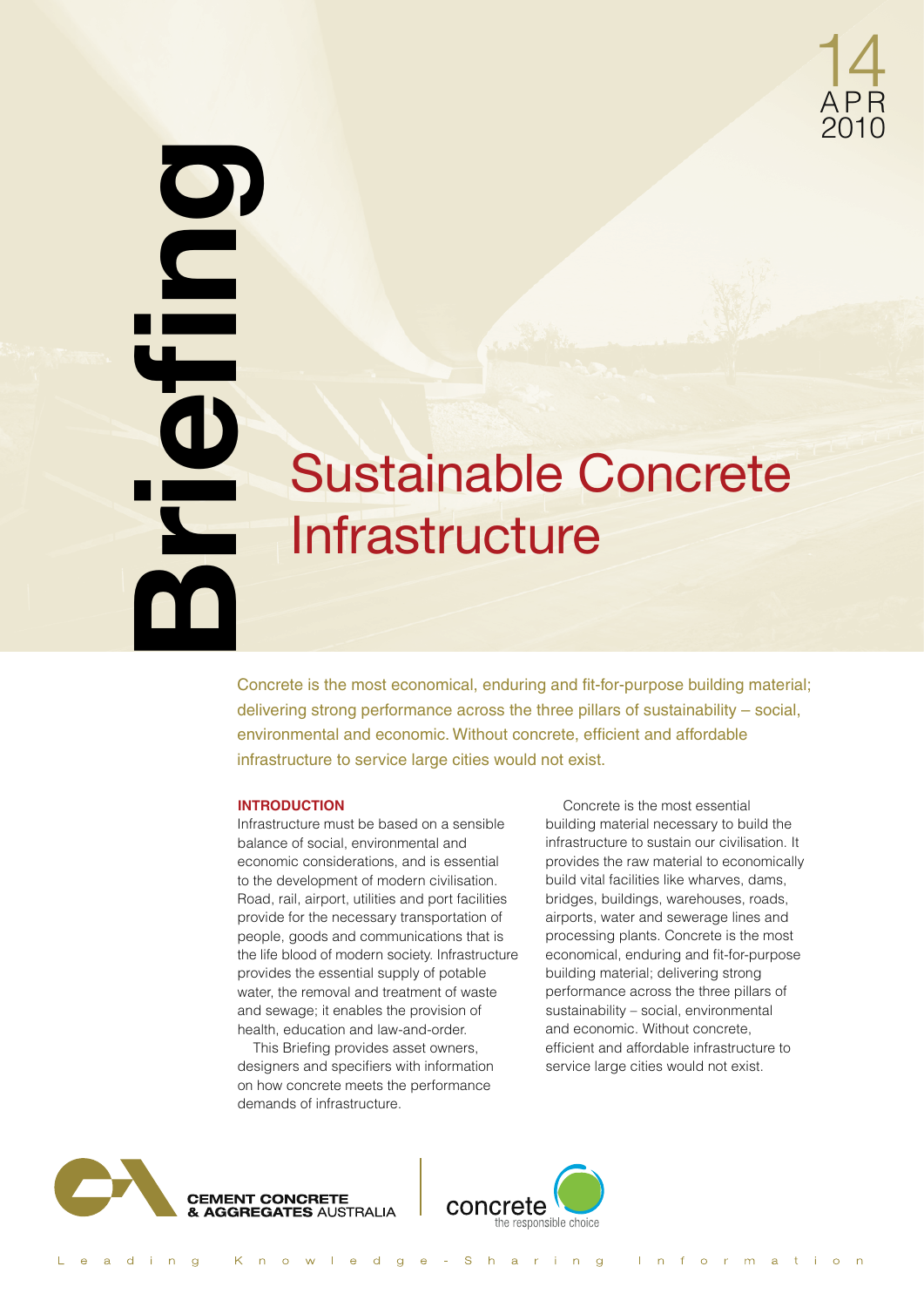#### **What Is Sustainability?**

A basic definition of sustainability is the capacity to maintain a process or state of being into perpetuity. In the context of human activity, sustainability has been described as activity or development *that meets the needs of the present, without compromising the ability of future generations to meet their own needs* <sup>1</sup>*.*

To assess the sustainability of any system, a balanced consideration of environmental, economic and social aspects is required. This is referred to as the three-pillar framework, and is further discussed in *Concrete – the responsible choice*2*.*

For infrastructure to be sustainable, it must be designed and constructed with materials and processes that deliver an acceptable performance with respect to society, the environment and the cost of the project over its full life-cycle. Sustainable infrastructure needs to be fit for the intended purpose, affordable, made from available materials, and durable – concrete uniquely delivers these objectives in practically all instances of infrastructure design and construction. The objective in building sustainable infrastructure becomes one of providing the necessary facilities, while minimising any adverse environmental impacts. One important step in this process is to use building materials that deliver strongly in respect of environmental sustainability, while providing long-lasting and fit-forpurpose infrastructure facilities.

Socially sustainable infrastructure allows societies to develop both socially and economically. For example, the reduction in quality of life and health in society resulting from not having sewerage treatment, clean water, efficient transportation, safe and efficient medical and hospital systems would be unthinkable.

Environmental sustainability must be analysed over the entire life of the project. The only true method of assessing a project's environmental impact is via an environmental life-cycle assessment. The methodology is an established and rigorous scientific platform that is covered by an international standard $3$  which sets out the process and the environmental indicators. In the case of a building, a life-cycle includes extraction of raw materials, manufacture, construction, operation (commonly 50 to 100 years) and re-use or recycle phases. Life-cycle assessments of a range of concrete buildings, commissioned by CCAA, can be found on its website<sup>4</sup>. These case studies show that concrete buildings perform well across all environmental indicators, including energy use and greenhouse gas emissions.

Economic sustainability must also be analysed over the entire life of the project. An economic life-cycle analysis needs to include its purchase and acquisition cost, maintenance cost and disposal cost or salvage value at the end of the building's economic life. All of these costs need to be based on the same point in time, normally taken as the project's starting date. The whole-of-life cost can be expressed as a net present value (NPV).

## **Building Sustainable Infrastructure**

#### **Utility and aesthetics**

While the utilitarian aspects of sustainability are critical to our modern lifestyle, we must not lose sight of the importance of aesthetics. Tumbarumba Bridge in NSW extends the normal utilitarian objectives of infrastructure projects by the thoughtful integration of graceful architecture, injecting a graceful addition seamlessly into the environment **Figure 1**.

# **Fit-for-purpose concrete materials for infrastructure**

The unique performance requirements of infrastructure projects present considerable challenges for building materials. They must be durable over long periods of time (100 years+), resistant to corrosion, insect attack, abrasion, collision, impact, explosion, vandalism, flooding, drought, low temperatures, high temperatures, wind, fire, earthquake and salt, acid and chemical attack.

In addition they need to be in an abundant supply, readily available, and affordable. Concrete, with its strength, durability and resistance to aggressive exterior environments. is a unique building material which satisfies all of these requirements.

Concrete has natural resistance to the effects of disaster. Designed properly, concrete is used to create infrastructure that is resistant to fire, impact, wind, flood, storm, explosion and earthquake. The ability of concrete structures to survive major disasters, in working order, is essential to the disaster recovery process.

Concrete is clearly the most fit-for-purpose building material for infrastructure.

#### **Sustainable concrete building materials**

To be sustainable, building materials must be derived from sources that are inexhaustible in the foreseeable future (unlike oil and petrol reserves). The main ingredients of concrete are rock, sand, clay and limestone, all of which are in abundant supply.

It is preferable that building materials be sourced close to building sites, to avoid expensive and wasteful importation and transportation. The constituent materials in concrete occur naturally in all parts of the developed world. In Australia concrete is manufactured totally from local raw materials, using local skills and expertise. In fact Australian concrete technology has developed to a point where it leads the world in many areas<sup>5</sup>.

**Table 1** summarises concrete's strong sustainability, using the 'three-pillar framework'.

#### **Sustainable road infrastructure**

Concrete roads provide particular benefits for sustainable infrastructure, due to their long life (typically 40 years+), low maintenance and strong economic performance. A good example is Sydney's Westlink M7, **Figure 3**.

A practical and commonsense approach to sustainable concrete road infrastructure is outlined by a major road contractor 7.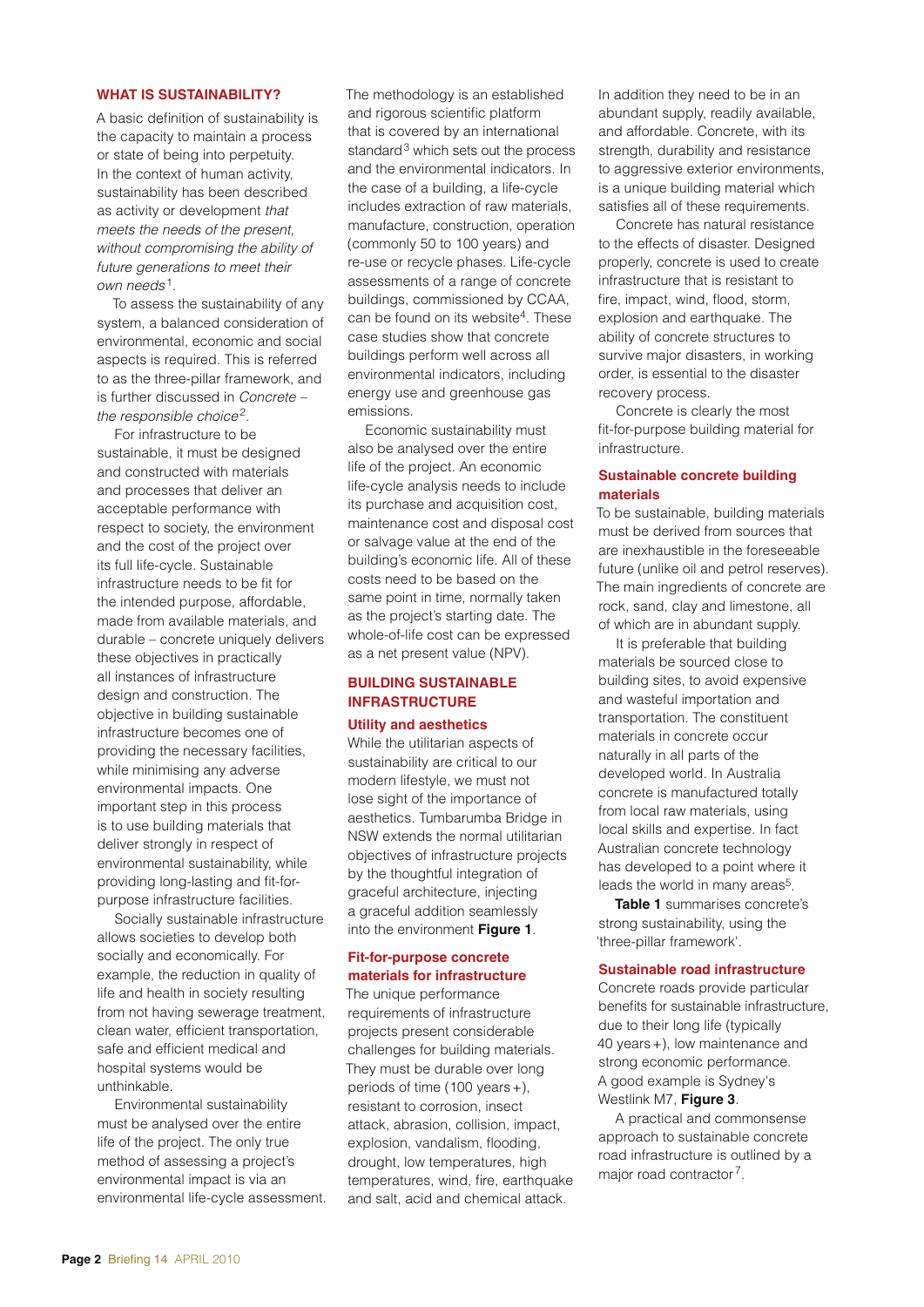

**Figure 1** Tumbarumba Bridge, Wagga Wagga NSW (winner of the bridges category, 2009 Public Domain Awards)

Judges comments: *Artwork is integrated to strong and memorable effect and concrete employed in many ways to achieve the deceptive simplicity of the overall composition*



**Figure 2** Gateway Bridge duplication under construction, Brisbane 2009



**Figure 3** Sydney's Westlink M7 motorway, a continuously reinforced concrete road pavement <sup>8</sup>

# **Table 1**

#### Social

- $\blacksquare$  The construction industry is a vital part of our economy, representing approximately 10% of GDP, and concrete is an essential part of the construction industry.
- Construction provides a secure livelihood for hundreds of thousands of Australians, and concrete is an integral part of that security.
- Concrete can be formed in an endless array of shapes to create structures, which are aesthetically and socially pleasing in architecture, civil engineering and landscape architecture.
- **n** Concrete is used to create buildings that provide safe shelter for human habitation.
- **Nithout concrete there is no built environment.**

#### **Environmental**

- Concrete is a key enabler of renewable energy technology being a vital building material for these projects.
- Concrete projects have superior environmental performance when analysed on a whole-of-life basis because:
	- concrete's thermal mass reduces heating and cooling energy usage in buildings;
	- concrete structures are durable (100 years+ is achievable) and have very low maintenance requirements;
	- concrete has relatively low embodied energy;
	- carefully designed concrete structures can be adapted and reused many times over;
	- at the end of a structure's life, concrete can be recycled into other useful applications.
- Concrete construction technology is continually advancing and improving structural efficiency:
	- Prefabrication (precast concrete) can improve construction efficiency and structural performance. For example, 'Super T beams', noise walls, box culverts, prefabricated wharves in tidal zones and railway sleepers;
	- The use of post-tensioning in long-span bridge girders minimises beam sizes, reducing overall material usage. The recently completed Gateway Bridge in Brisbane, a 260-m-span post-tensioned precast concrete box girder construction provides an excellent example **Figure 2**. This bridge is the first infrastructure project in Australia to have a design life of 300 years.

#### Economic

- Concrete has a relatively low cost of manufacture, and has a low purchase price compared to other building materials.
- **n** Concrete's unique properties ensure it has the lowest whole-of-life cost (NPV), including initial cost and maintenance cost, for practically all forms of infrastructure – buildings, bridges, dams, wharves and water facilities. For example, a recent study has confirmed that concrete framed buildings are the lowest cost alternative for building in Australia<sup>6</sup>.
- Concrete is ubiquitous and abundantly available in all developed regions, thus minimising transportation costs.
- Concrete's inherent durability minimises maintenance costs.